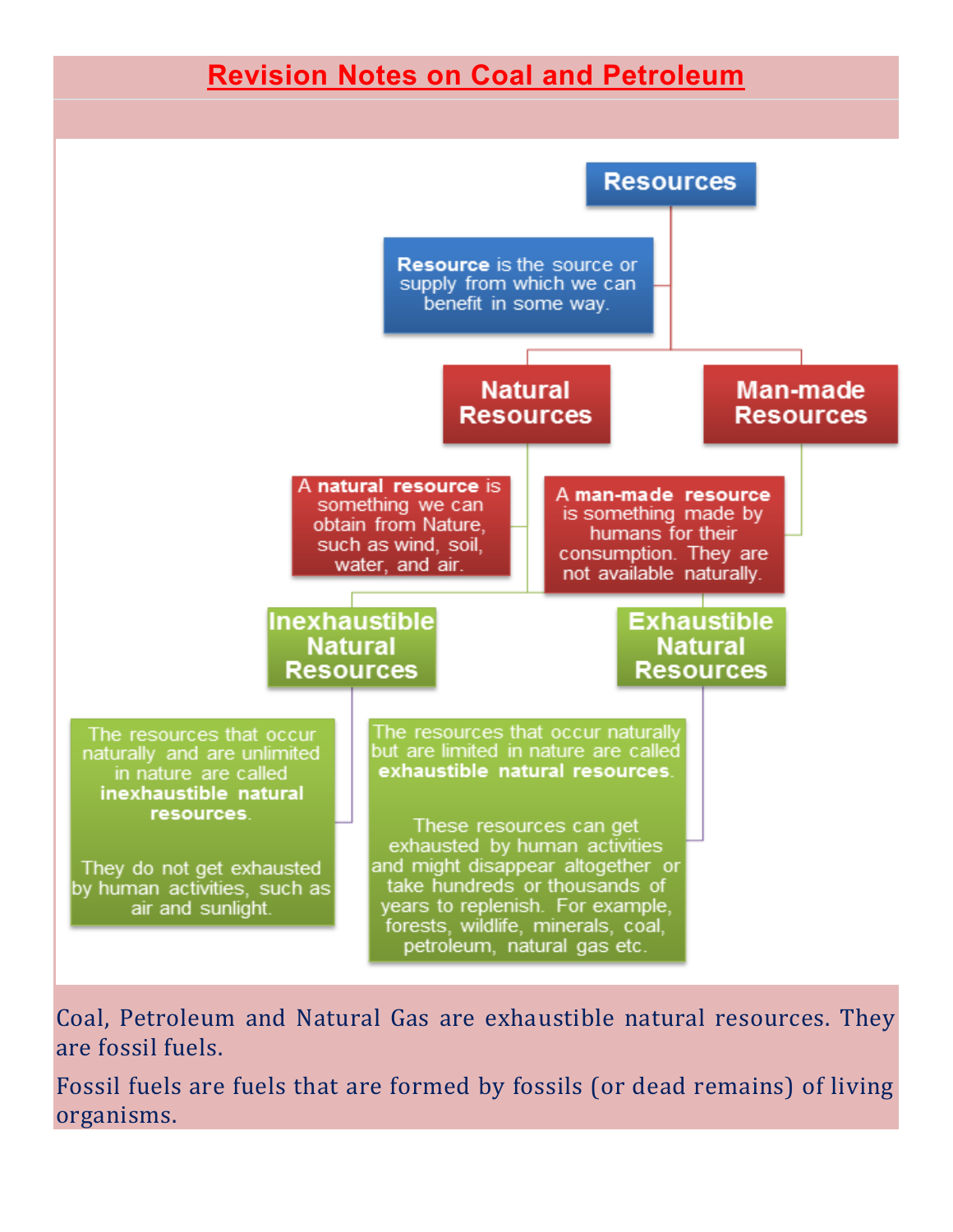## **What are fuels?**

A fuel is any substance that releases large amounts of energy in the form of heat and light when it is burned. For example, coal and petroleum are fuels.

## **Fuels can be classified as:**

| <b>Classification</b><br>of Fuels | <b>Definition</b>                                                                                           | <b>Examples</b>                                                   |
|-----------------------------------|-------------------------------------------------------------------------------------------------------------|-------------------------------------------------------------------|
| <b>Solid Fuels</b>                | These fuels exist in a<br>solid state at room<br>temperature                                                | For example, coal, firewood, animal dung<br>cakes, charcoal, coke |
| <b>Liquid Fuels</b>               | These are volatile<br>liquids that produce<br>vapour which burns<br>and produces energy                     | For example, petrol, diesel, kerosene                             |
| <b>Gaseous Fuels</b>              | These are the fuels<br>that exist in the form<br>of a gas or as a<br>mixture of different<br>gaseous fuels. | For example, natural gas, biogas, CNG,<br>coal gas                |

**Why do we need fossil fuels?**

Fuels are required for different purposes such as:

- 1. **Transportation**: fuels are used to run different vehicles such as cars, trucks, motorcycles, trains, airplanes etc.
- 2. **Cooking**: fuels are needed for cooking. For instance, LPG is used in urban areas while firewood, coal and cattle dung is used in rural areas.
- 3. **Heating**: fuel is also used to generate heat
- 4. **Electricity production:** different fuels such as coal, petrol, natural gas and diesel are used to generate electricity in power plants
- 5. **Industrial usage**: many industries use fuels for different purposes such as producing electricity, running their machinery and heating
- 6. **Rockets and other space vehicles**: fuels called propellants are used in rockets that help in launching the space vehicles **What are the characteristics of a good fuel?**

The characteristics of good fuel are:

- 1. It should be economical.
- 2. It should be available easily